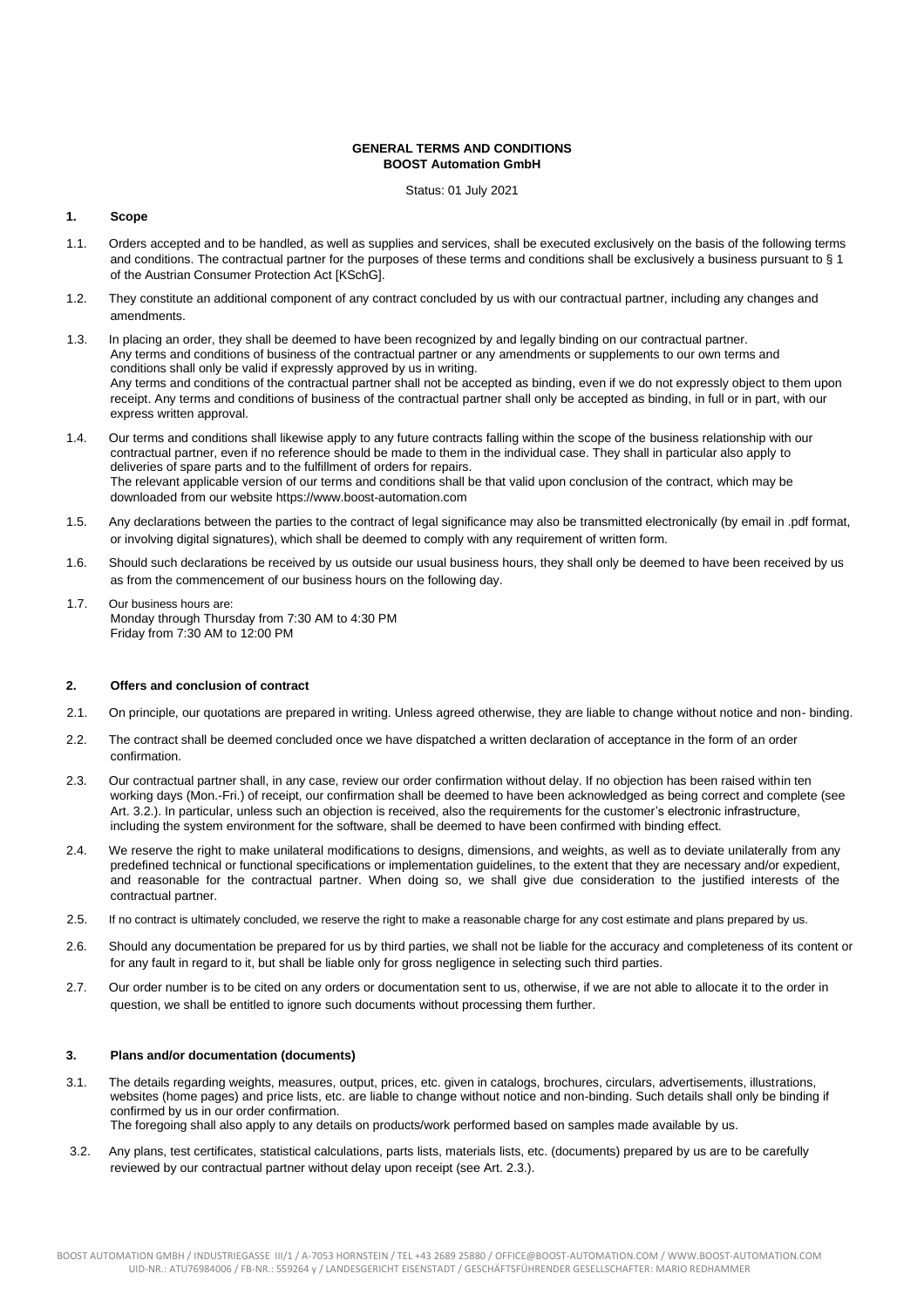- 3.3. We expressly decline any obligation to examine any information/data/instructions and/or materials provided to us in order to ensure their accuracy or suitability, and we shall not be subject to any duty to issue warnings or instructions in this regard. On the contrary, the contractual partner shall guarantee their accuracy and suitability.
- 3.4. Descriptions of systems, equipment, machinery, components and technologies, as well as drawings, plans, sketches, performance data, detailed design documentation and any other technical documentation, and also any software provided which may also form part of the offer, regardless of whether in the form of a hard copy or available digitally, are provided to you exclusively for your own usage in order to examine a potential business relationship, are, and shall always remain, our intellectual property, must be treated in confidence and can be requested back by us at any time, without giving details of reasons.
- 3.5. They are, in any event, to be returned in their entirety upon request should no contract be concluded (see also Art. 9.).
- 3.6. To the extent that this documentation and/or data (see Arts. 2. and 3.3.) is not expressly covered by the scope of services described, it is likewise to be returned to us without delay upon request once the order has been executed.
- 3.7. Any documentation provided to us, such as drawings, samples and/or data sets, including any which did not lead to the contract being concluded, shall be available to our contractual partner. Should they, however, not be collected or accessed within six weeks of submission of the offer or cancellation of the order, we shall be entitled to destroy them.

### **4. Execution of works, delivery period/delivery date**

- 4.1. Essentially, the services (products manufactured/work carried out) ordered will be manufactured by us. However, we shall at any time be at liberty to choose another manufacturer who shall be entrusted with supplying the products/works ordered.
- 4.2. Unless agreed otherwise, any agreed delivery period shall commence on one of the respective dates listed below: 1 working day following dispatch of the signed order confirmation; or 1 working day following the date of complete fulfillment of any technical, commercial and financial prerequisites incumbent upon our contractual partner under the contract; or 1 working day following the date on which we have received the down payment agreed prior to delivery of the goods and/or any other collateral to secure payment agreed has been created or a guarantee to ensure payment has been made, whichever comes later. The foregoing shall apply mutatis mutandis also to any delivery dates agreed upon, which shall be postponed accordingly.
- 4.3. The agreed delivery period or delivery date shall be deemed to have been met if we have reported our readiness to deliver by the time it expires/passes. Our deliveries/services shall be made/provided in accordance with our ability to delivery or to provide the service. In particular, contracts shall be concluded subject to the reservation that we may be unable to deliver, or may only be able to make partial deliveries, in the event that we do not receive delivery correctly or on time from our own suppliers. A declaration to this effect from our own supplier shall constitute sufficient proof of our inability to deliver/perform and the absence of any fault on our part. In the event that a service is unavailable or only partially available, the contractual partner shall be informed within a reasonable period. Any consideration already paid shall be reimbursed.
- 4.4. An agreed delivery period or an agreed delivery date shall be extended/deferred accordingly in particular as a result of delays in the supply by a third party of significant components specified by our contractual partner until the impediment has been resolved. The foregoing shall also apply if such circumstances occur with their sub-contractors. We shall also not be responsible for any circumstances detailed above if they arise during a delay which has already occurred. However, we always make every effort to meet any delivery periods/dates committed to.
- 4.5. Our contractual partner shall not be entitled to modify delivery periods or delivery dates, for any reason whatsoever, without our written consent. In the event that we have agreed to the modification of a delivery period or delivery dates, we shall be entitled to adapt our production dates and prices, as well as any fixed price contract, if needed, accordingly (see Art. 7.2.).
- 4.6. Should a delay in delivery be attributable to us, our contractual partner shall, in any event, be obliged to first of all grant us a reasonable grace period to provide our full services or missing partial services retrospectively. In the case of specially-designed goods, in assessing the grace period it shall, in any event, be necessary to take into account that any parts already manufactured cannot be used in any other way.
- 4.7. Our contractual partner may only withdraw from the contract by written notice to that effect in the event that we are unable to perform within a grace period on account of gross negligence on our part, and only with regard to any parts not yet supplied. The same shall however apply also to any parts supplied that cannot be used in an economically reasonable manner without the products/services still outstanding (see Art. 17.).
- 4.8. For any partial deliveries not covered by the withdrawal, we shall have a claim to the agreed (at least) pro rata remuneration. Any products (parts) already supplied, but which are not usable, are to be returned to us without delay (see Art. 17.4.).
- 4.9. Any claims may be brought against us for the payment of damages, consequential losses/damages or loss of profit due to the failure to deliver/perform on time based on minor negligence on our part shall be excluded (see Art. 12.). Our contractual partner shall not be entitled to bring any further claims against us on the grounds of delayed delivery/performance.
- 4.10. Partial deliveries by us shall be permissible. Any partial delivery shall, essentially, be deemed an independent transaction.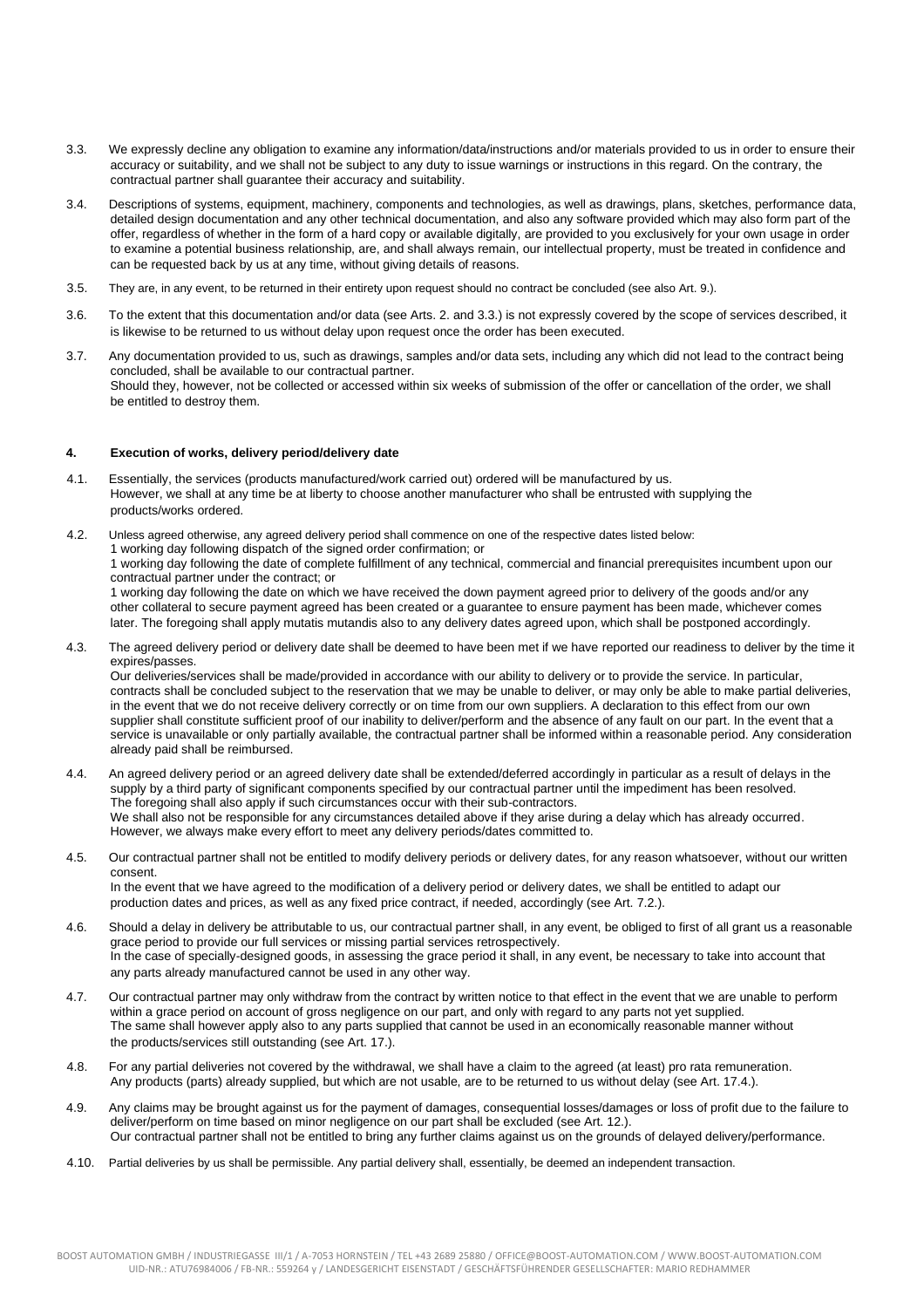### **5. Acceptance**

5.1. Our contractual partner undertakes to carry out a preliminary acceptance of the products (works) ordered, in the form of a preliminary inspection at our factory in Hornstein or at any other location to be determined/determined by us, during our usual business hours (see Art. 1.7.).

The quality inspection of any parts produced during the preliminary inspection shall in principle be carried out by our contractual partner, shall fall under its own responsibility and shall be carried out entirely at its own cost.

- 5.2. Our contractual partner shall be notified in good time about the date scheduled for preliminary acceptance, so that he or a party authorized by him and of whom we have been notified in advance, can attend.
- 5.3. A preliminary inspection report is to be kept of the preliminary acceptance.
- 5.4. Should our contractual partner or its authorized representative not be present at the preliminary inspection, in spite of being notified about it in good time, the preliminary acceptance report will be prepared and signed by us alone. Our contractual partner will be given a copy of it.

In this case, our contractual partner will no longer have the opportunity to raise any objection regarding the accuracy of the report. In this case, our forwarding of the preliminary acceptance report prepared and signed by us shall also be deemed approval of the delivery.

- 5.5. Unless agreed otherwise, we shall bear the costs of the preliminary inspection (preliminary acceptance) carried out.
- 5.6. Our contractual partner shall, in any event, be required to bear itself the costs incurred by it or its authorized representative in connection with the preliminary inspection, such as, for example, travel to our factory, living expenses and the hours worked, etc.
- 5.7. The preliminary inspection shall consider the criterion of the basic technical execution and function of the product/works according to the contract. Performance criteria such as cycle times, the quality of the parts produced, noise emissions etc. are expressly excluded as criteria for preliminary acceptance. Any defects that do not significantly impair the function and/or technical execution of the product/works shall not establish any entitlement to refuse delivery approval.
- 5.8. Should any significant defects come to light during the preliminary inspection (i.e. defects that significantly impair the function and/or technical execution of the product/works), these shall be rectified by us promptly. Once they have been remedied, a notification about them having been remedied will be sent to our contractual partner. This notification about the defects having been remedied shall simultaneously be deemed the approval of delivery.
- 5.9. After commissioning at the installation location, appropriate training of the operators will take place and therewith the safety-related operational handover of the product/works (BBÜ), which alone shall qualify and authorize the contractual partner to use the product/works. Our contractual partner declares in signing the handover protocol that it has completely and adequately informed itself concerning the handling, operation, possible applications, and product-specific danger of the product/works (see Art. 15.5.). The product/works shall be ready for production upon completion of the handover, although the agreed performance criteria (cycle time, availability, etc.) need not be fulfilled at this point in time.
- 5.10. Unless agreed otherwise, final acceptance of our product/works delivered shall be completed in principle after the safety-related operational handover and a corresponding optimization phase. This period has to be agreed upon jointly. If the optimization of the system has been completed by us, readiness for final acceptance shall be notified in writing. Final acceptance must be completed within 4 weeks of this time. If final acceptance is not completed within this timeframe due to reasons beyond our control (e.g. lack of suitable infrastructure, no raw materials available, lack of qualified operators, etc.), final acceptance of the product/works shall be deemed to have occurred. The final acceptance report must be signed once the contractually agreed performance parameters, such as cycle time, availability, etc., have been delivered over an agreed period. Defects that do not significantly impair functionality shall not entitle the contractual partner to refuse final acceptance. Such defects will be noted in the final acceptance report and processed accordingly.
- 5.11. Should our contractual partner not complete final acceptance of the contractually agreed product provided (works carried out) notwithstanding its obligation to do so, we shall be entitled to either insist on fulfillment of the contract and on the contractually agreed fulfillment of the payment obligation or to withdraw from the contract. In either case, our contractual partner shall be obliged to pay full damages, including warehouse charges (see Art. 12.). The foregoing shall be without prejudice to any further rights that may be vested in us.

# **6. Place of fulfillment and passing of risk**

- 6.1. Should nothing to the contrary have been agreed, the product supplied (works carried out) shall be deemed to be delivered "ex works". (Readiness for collection notified/place of fulfillment) For the rest, the agreed Incoterms shall apply.
- 6.2. Benefit, risk and liability shall pass to our contractual partner at the time of the safety-related operational handover (see Art. 5.9.) where this is scheduled to occur – at the place of performance, and otherwise upon performance by us at the place of performance. also in relation to the partial commissioning of the product (works) or parts thereof by our contractual partner.
- 6.3. If assistance and support from us is requested when loading the means of transport selected by our contractual partner, our contractual partner hereby undertakes to indemnify us against and hold us harmless in full with regard to any damage or detriment that may result from such action.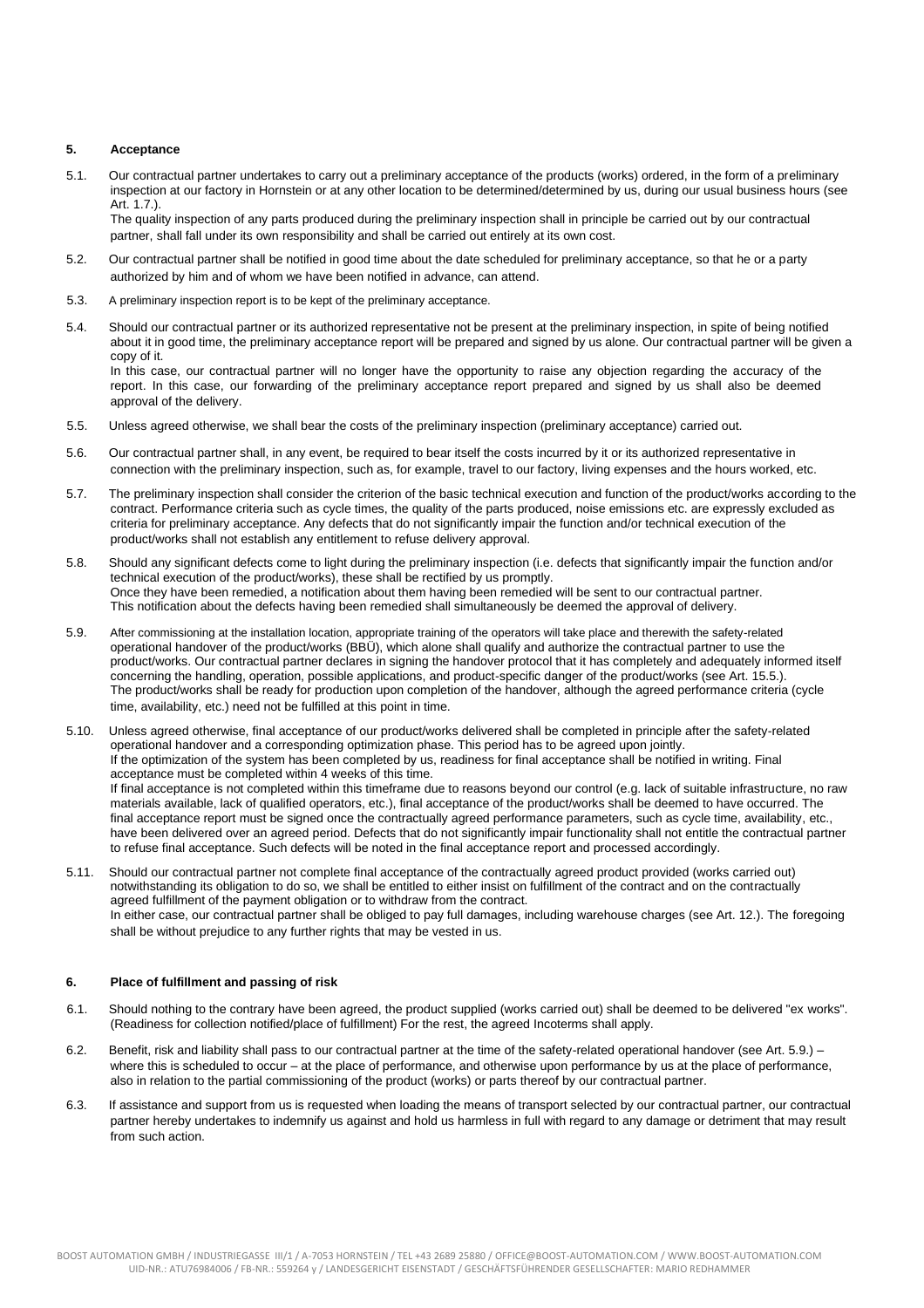### **7. Prices (compensation for work)**

- 7.1. The prices specified (compensation for work fixed prices) shall refer to the date on which the contract was concluded, and, in so far as nothing to the contrary has been agreed, shall be understood to be exclusive of VAT.
- 7.2. We shall be entitled to increase our prices (compensation for work) if, as of the date of delivery, an unforeseeable change has occurred in the circumstances forming the basis for our pricing, of which we were not the cause and over which we have no control (see also Art. 4.5.).
- 7.3. The foregoing shall in particular apply to unforeseeable fluctuations in price for raw materials, etc. or any subsequent introduction of or increase in taxes, customs duties, other public dues, freight rates or ancillary expenses directly or indirectly affecting our delivery or making it more expensive.
- 7.4. Unless agreed otherwise, the prices specified (compensation for work) are understood to be ex works inclusive of packaging and without loading.
- 7.5. Unless agreed otherwise, we shall charge for the costs of assembly and commissioning on a time and materials basis at our hourly rates at the relevant time.
- 7.6. Should we not have established the prices at the time of concluding the contract, our list prices applicable on the date of delivery shall apply.
- 7.7. Any ancillary expenses, such as public dues, customs duties, compensatory amounts levied on imports or import and export taxes and fees shall, if nothing to the contrary has been agreed, be borne by our contractual partner.
- 7.8. The designations such as "as usual", etc. used in orders shall only refer to the execution of our services, not however to prices and ancillary expenses.
- 7.9. Should our contractual partner wish to exercise an expressly agreed right of withdrawal, the payments accrued and due for the products supplied (works carried out) and thus to be returned shall be charged, in order to compensate us for the expenses incurred by us by that date.
- 7.10. Any material already processed, as well as any material which has been ordered exclusively for our contractual partner, shall not be taken back, and shall accordingly be charged for (see Arts. 4.7. and 4.8.).

# **8. Payment**

- 8.1. Payments are to be made by the deadline specified in our order confirmation.
- 8.2. Should no particular payment deadlines be mentioned, the following deadlines shall be deemed to have been agreed: 30% of the agreed price (compensation for work) at the time of ordering, 60% upon notice of readiness for dispatch, 10% after acceptance and no later than 3 months after delivery. The final invoice shall be presented at the time of the safety-related operational handover (BBÜ), and shall be payable 30 days after the planned acceptance date.
- 8.3. Notwithstanding the foregoing, in so far as no immediate payment obligation exists the statutory amount of any VAT contained on an invoice is in any case to be paid by no later than 30 days from the invoice date.
- 8.4. In so far as nothing to the contrary has been agreed, payments are to be made immediately without deduction (early payment discount) upon receipt of the invoice, as well as being subject to exclusion of any claim on the part of our contractual partner for retention or to offset amounts against any counterclaims not expressly acknowledged by us in writing (see Art. 14.).
- 8.5. Payments shall be considered to have been made in a timely manner with reference to the day on which we have access to the funds in the agreed currency (place of fulfillment).
- 8.6. Payments shall, if not expressly dedicated, in principle first be applied to the oldest and/or any unsecured open claim. The payments themselves shall firstly be applied to costs (expenses), then to interest due, and finally to the principal of the individual accounts receivable.
- 8.7. In the event of a delay by our contractual partner in making an agreed payment or any other performance, we may either withdraw from the contract immediately, after a reasonable grace period has elapsed (i.e. without setting a further grace period), or insist upon performance of the contract and

- refrain from complying with our own obligations until such time as the default has been remedied or that other performance has been carried out;

- benefit from a reasonable extension of the delivery deadline;
- call in the consideration/compensation for work outstanding;
- charge default interest from the due date at the level applicable for business-to-business transactions (§ 352 of the
- Austrian Commercial Code (UGB),

- charge for any expenses incurred as a result, as well as for all reminder and collection expenses, including any costs of legal representation,

- prohibit usage of the product/works by the contractual partner until outstanding payments or other performance has been settled, and where applicable prevent this either technically or physically.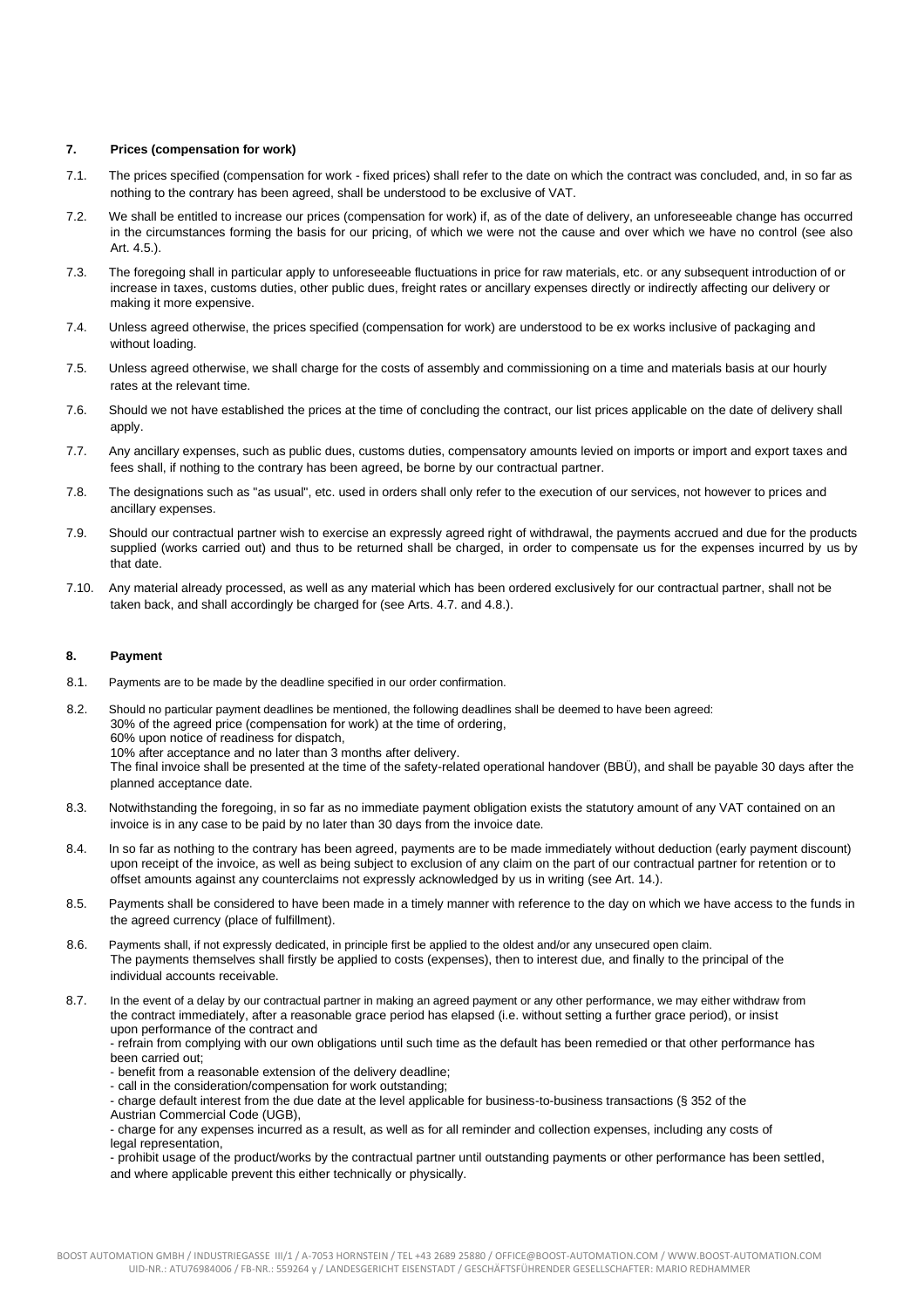- 8.8. We shall only accept bills of exchange following an express agreement, and only pending full discharge of the amount owed. The expenses shall always be our contractual partner's responsibility. Any credit resulting from bills of exchange or checks shall be made after deducting any outlays and subject to the value being credited on the day on which we are in a position to dispose of the proceeds.
- 8.9. If installment payments have been agreed to, should default occur by the payment not having been received on time by the due date, even in the case of just one installment, the entire outstanding amount shall immediately be due for payment.
- 8.10. Should these payment conditions not be adhered to, or should we, upon the respective contract having been concluded, learn about circumstances diminishing our contractual partner's creditworthiness, we shall be entitled to immediately call in all our claims, including any from other transactions concluded.
- 8.11. Should this occur, we shall be entitled to effect any outstanding deliveries, including under any other contracts concluded or yet to be concluded, exclusively on the basis of advance payment being made or to withdraw from the contract (from these contracts) and claim damages for our performance rendered (see Arts. 12. and 17.).
- 8.12. Any price reductions agreed (in particular discounts/early payment discounts) shall be forfeit as a result of this, and we shall be entitled to claim the full invoice amount outstanding.
- 8.13. Our right to claim full damages, inclusive of reimbursement of any expenses already occurred in connection with the agreements from which we are, in such a case, withdrawing, shall not be affected thereby, regardless of fault on the part of our contractual partner.
- 8.14. The right to reclaim the products supplied (works carried out) subject to reservation of ownership and/or parts thereof shall not be affected thereby (see Art. 10.).
- 8.15. In the event of our contractual partner defaulting, we shall also be entitled to dispose of the goods by way of public auction, as per the corresponding provisions under commercial law.
- 8.16. No liabilities on our part vis-à -vis our contractual partner shall result from our exercising these rights, and in particular no damage claims of any kind whatsoever shall arise and/or be asserted against us.

# **9. Industrial property rights, copyright and other intellectual property rights**

9.1. All industrial property rights, copyright and intellectual property rights to the products/works manufactured or delivered by us along with their production processes, their application and/or the procedures thereby implemented, and to components, software or the corresponding source code and object code and the user documentation, plans, sketches, descriptions, diagrams, handbooks, assembly instructions, calculations, cost proposals and other technical documentation along with samples, prototypes, catalogs, prospectuses, illustrations, offers and the like, including in particular rights to patents, trade marks, registered designs, utility models and copyright and rights to know -how and commercial, technical and/or operational information shall be vested in and shall remain with us alone. With the exception of entitlement to use the product/works in accordance with its/their intended usage in its/their specific composition and design as acquired from us, our contractual partner shall not be granted any other rights thereto, including in particular any licensing or usage rights.

If the deliverable is software or if the product/works purchased from us contain(s) software, the right of usage shall extend exclusively to the product/works for which the software was acquired or with which the software is provided for the purpose of operation and exclusively for the period of the active deployment of this product/these works, and shall be limited to the duration of usage of the product/works by the contractual partner.

Unless the product/works is/are intended for onward sale to the customers of our contractual partner, these rights shall be vested exclusively in our contractual partner and shall not be transferable and/or sub-licensable.

- 9.2. If we furnish our contractual partners with handbooks, end user documentation or comparable instructions, these will be provided exclusively as assistance for the proper operation of the product/works. Our contractual partner is not entitled to use such documentation or software and/or the corresponding source code or object code in any manner extending beyond usage in order to operate the product/works, and shall in particular refrain from any exploitation, reproduction, dissemination, processing, alteration, provision to other parties, transmission or listing in any form and on any data carrier whatsoever, whether known or as yet unknown upon conclusion of the contract. An exemption from the foregoing shall be allowed only for any rights that must be granted as a matter of law in relation to usage of the software, in particular pursuant to Articles 5 and 6 of Directive 2009/24/EC of 23 April 2009, subject to the conditions and prerequisites set forth therein.
- 9.3. Should a claim be made against us due to a product of ours (work carried out by us) prepared on the basis of construction details, drawings, models or other specifications issued by our contractual partner, and/or should a claim be made against us by a third party for other reasons due to infringement of patents, trademarks or design or utility model rights or copyright or other intellectual property rights, our contractual partner shall be expressly obliged to indemnify us and hold us harmless in this respect.
- 9.4. All rights to performance, know-how, developments, inventions etc. accruing to us within the ambit of or in relation to the provision of our services shall be vested exclusively and entirely in us, irrespective of whether our contractual partner was in any way involved in the provision of the service. Any rights arising for our contractual partner shall be automatically transferred to us upon creation of the service, know how, development, invention etc., and we shall also be vested with the exclusive rights of usage (concerning the works). In particular, we shall also have the exclusive right to file industrial property right applications. Our contractual partner shall not exercise any rights in relation to industrial property right applications, including in particular any right of prior usage.
- 9.5. Our contractual partner shall not be entitled to remove or alter our trademarks, signs and/or any other indication affixed.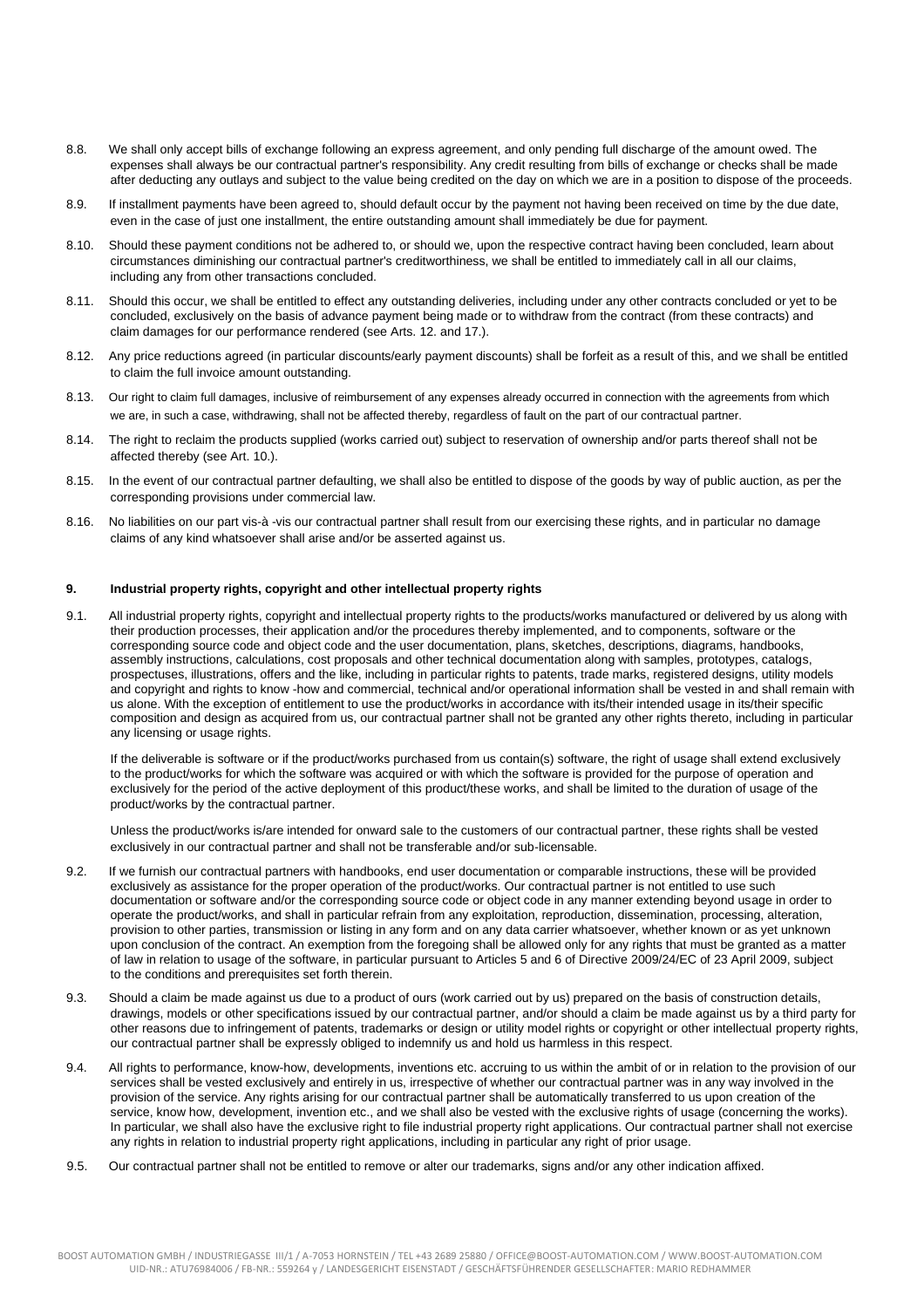- 9.6. Any advertising provided by us for the purpose of passing on to end customers, including in particular product brochures, catalogs or advertising prospectuses may be passed on to such buyers in the form in which they were handed over by us without prior approval.
- 9.7. If following a request by our contractual partner we approve the passing on of our documentation to the contractual partner's buyers, our contractual partner shall be obliged to inform its buyers of our rights specified above and in addition to oblige them to comply with the terms set out above and require any further buyers to comply with them. This shall apply in particular to the duty to oblige any further buyer to comply with the terms set out above. In the event of any breaches, our contractual partner shall bear liability for the conduct of its buyers in the same manner as for its own.

# **10. Reservation of ownership**

- 10.1. We reserve the right of ownership in all products supplied by us (and also parts of the foregoing) and/or work carried out by us until such time as all financial obligations have been fulfilled by our contractual partner. The terms of Art. 9 above shall apply in relation to intellectual property rights.
- 10.2. In order to preserve the agreed reservation of ownership, our contractual partner shall himself expressly be required to comply with any formal requirements relating to a specific country, or provide the necessary support in that respect.
- 10.3. Should our products or parts thereof and/or works carried out by us be processed or unified (mixed or linked) with other items not belonging to us, we shall acquire co-ownership in such new item in the proportion of the value of our products (works) to the value of the processed or unified item as at the time of processing or unifying it. Our reservation of ownership shall consequently also extend to the new item.
- 10.4. If ownership has been reserved, the contractual partner shall not be entitled to sell products (works) supplied by us to any third parties, unless we have expressly agreed to it in writing.
- 10.5. The accounts receivable from third parties as a result of re-selling the retained products and/or works, regardless of whether the latter are unprocessed or have been mixed or mingled with any other products, are already at this point assigned along with ancillary rights to us by our contractual partner up to the amounts of the receivables to which we are entitled plus interest and expenses, and in fact regardless of whether the retained products and/or works have been sold to one or more customers without being further processed or following further processing or upon being mixed with other products.
- 10.6. Our contractual partner shall be required to register the assignment of the claim in its accounts, and make the assignment known, upon our request, to its customer.
- 10.7. In the event of seizure or other claims made by third parties, our contractual partner shall be required to notify us about the foregoing without delay, and provide us with evidence of our right of ownership in the retained goods having been secured. The costs of the prosecution in this respect shall be borne by our contractual partner alone in full, or alternatively full compensation of the expenses is to be paid to us.
- 10.8. As long as our right of ownership in the retained product and/or works exists, our contractual partner shall be obliged to expediently install the latter, store it and keep it jointly insured for our benefit, at its own expense, against loss and loss of value, as well as fire and theft and storage or water damage.
- 10.9. We shall be entitled to visit our contractual partner's premises and building sites at any time, and mark our retained products/works accordingly, and also assign the retained ownership to a third party at any time, especially to a bank or other lender.
- 10.10. If our contractual partner is in default with an agreed payment or other service for a period of more than three months, we shall be entitled while maintaining the contract, to restrict or prevent the contractual partner's right of disposal of products, trades or systems supplied by us until payment has been made in full. This shall not affect the options for action listed in Section 8.7.

# **11. Warranty**

- 11.1. The duration of the warranty shall be 12 months or until 5,500 operating hours have elapsed (whichever occurs first), commencing upon safety-related operational handover to our contractual partner, or in the event of delivery without commissioning, upon the passing of risk (see Art. 6.). It shall however commence no later than 8 weeks after delivery approval.
- 11.2. Our contractual partner shall be obliged to carefully check our services (products/works) without delay once received by it. Should any defects emerge, these are to be notified in writing immediately.
- 11.3. We shall, on our part, only provide a warranty for properties of our products or works that are expressly agreed, and/or for any which are, in that respect, usually presumed, however not for the suitability for particular processes or the goods in question serving the purposes of our contractual partner. In regard to our products, we shall not be bound by any statements made by any manufacturer, importer into the EEA or any person who, in any form whatsoever, designates themselves a manufacturer ("quasi manufacturer").
- 11.4. Essentially, our products (works) only feature such safety measures and services as may usually be expected based on official inspection provisions, operating manuals, our rules on the handling of items - in particular in regard to any checks required - and other advice given, unless anything to the contrary has been expressly agreed upon.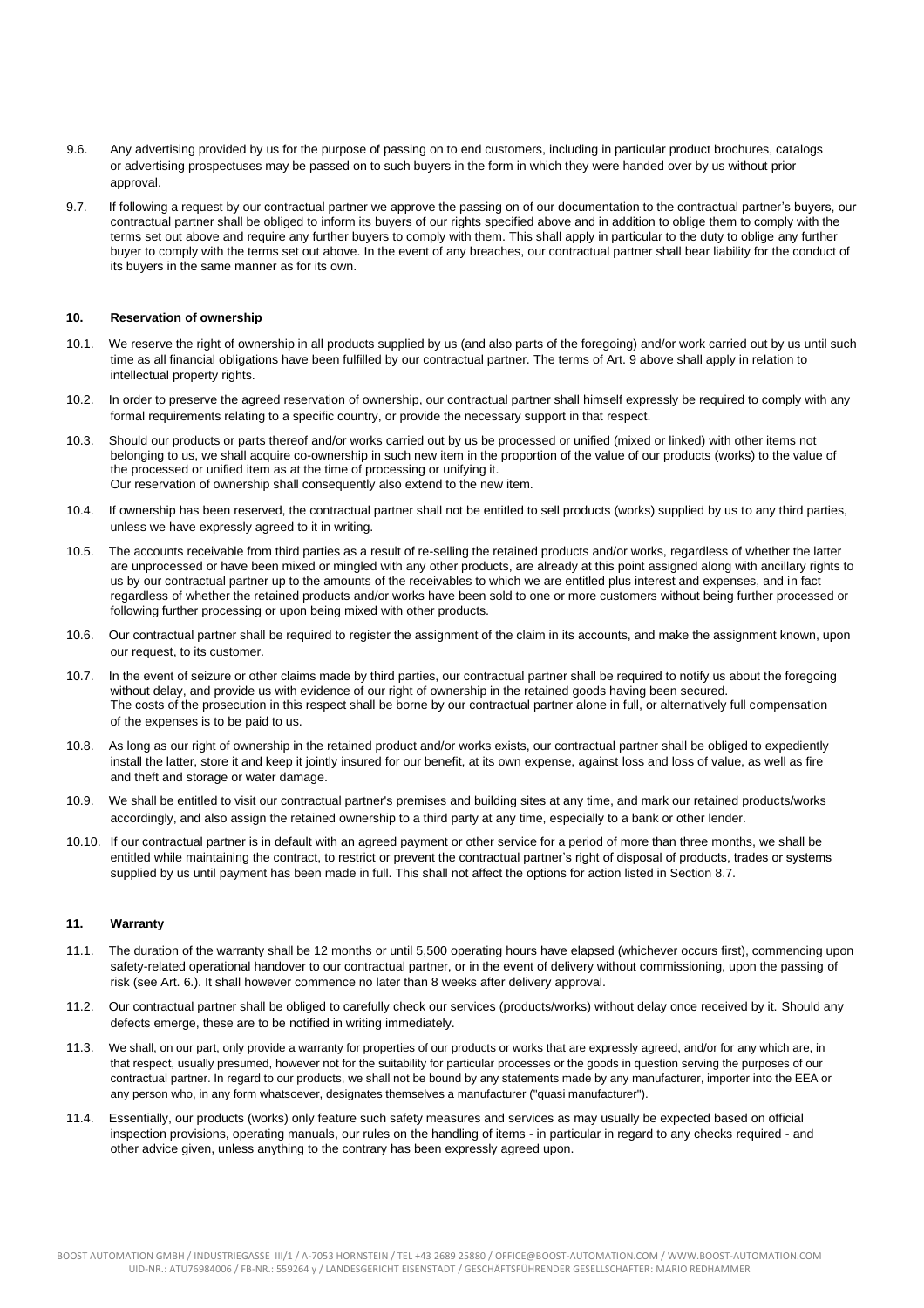- 11.5. Regular commercial deviations in dimensions, packaging and material shall not entitle our contractual partner to file a notice of defect.
- 11.6. Should a product (work carried out) be prepared on the basis of construction details, drawings, models or other specifications of our contractual partner, the latter shall not result in our warranty extending to the accuracy of the construction, but only in it extending to the work being carried out in accordance with the specifications stipulated by our contractual partner. We shall expressly not be liable for other specifications in regard to output, performance, etc. of such products/works.
- 11.7. Our warranty shall not apply to any defects based on poor installation of the product/works supplied by the contractual partner or its agents (i.e. not installed in the required or customary manner), or resulting from any defective repair and maintenance, improper operation, or those due to repairs or modifications carried out by a third party without our written consent, nor shall it apply to normal wear and tear.
- 11.8. Insofar as technically feasible and economically expedient, any exchange of parts or improvement carried out to the product shall in principle be implemented by us at our factory, in regard to which our contractual partner shall be required to forward the product (works) or the defective parts to us at its own risk. In other cases, we will carry out the improvements on site. Should it transpire that our product (works) is/are not defective, or should the defects not be our fault, our contractual partner shall be obliged to compensate us for all costs incurred thereby.
- 11.9. In the case of work carried out on site under warranty, our contractual partner shall be required to provide us with any necessary aids, such as hoisting gear, power, any employees needed, etc., free of charge. Any protective devices must be periodically checked by the customer and must not be dismantled under any circumstances. Only if it is guaranteed that the system can be operated safely, any service or warranty work can be carried out by us.
- 11.10. Any parts replaced shall remain our property for as long as the service provided by us has not yet been paid for and/or to the extent that ownership in the entire work has been reserved (see Art. 10.).
- 11.11. In relation to software we warrant that the software complies with the relevant software description provided and confirmed by us. In addition, we warrant that the software is free from malware and/or computer viruses upon delivery. Any further properties may not be presupposed and shall not be deemed to have been agreed upon.

It is expressly stipulated that the software may not operate without error and/or interruption. The software is only programed in relation to the corresponding system or the corresponding product/works within the necessary system environment as specified in the relevant software documentation. In addition, any warranty shall be limited to faults that can be demonstrated and reproduced by our contractual partner.

Any warranty for software is expressly excluded in the event that our contractual partner alters the system environment and/or interferes in any way with the software on its own initiative. Any warranty is also expressly excluded in the event that the software is referred to by a higher-level system/program and the error objected to originate from this higher-level system/program, which shall be presumed to be the case unless our contractual partner is able to establish otherwise.

The existence of a defect covered by the warranty must always be demonstrated by our contractual partner. The occurrence of defects during the warranty period shall be reported in writing by our contractual partner promptly in a documentable and detailed form, stating all information that may be useful for an analysis of the defect. It is necessary in particular to state the steps of the procedure that resulted in the occurrence of the defect, along with the appearance and implications of the defect.

We may resolve a software defect at our choice either by rectifying it promptly or by supplying a new program. Our contractual partner shall only be entitled in the first instance to claim rectification as a remedy under warranty, and we expressly reserve the right to rectify the defect by an adequate workaround. If at least three attempts at rectification are unsuccessful, our contractual partner may claim an exchange or, after a grace period has elapsed, terminate its usage of the relevant software. These are the only remedies under warranty that are available to our contractual partner. No warranty shall be provided in respect of minor defects within the software that do not impair its proper functioning.

- 11.12. The warranty of title shall be limited as follows. We warrant that the product/works do not infringe any third party device claims within its/their specific composition as stated in the order confirmation. In the event of a defect in title that is covered by the warranty, the burden of proving which shall be borne by our contractual partner, we shall at our choice and at our own cost (a) alter or exchange the product/works or the software in such a manner that third party rights are no longer infringed, while the product/works or software continue(s) to fulfill the functions agreed to under contract, or (b) provide (an) alternative product/works or software with equivalent functionality, or (c) procure a right of usage for the contractual partner by concluding a license agreement. Our contractual partner shall inform us promptly in writing in the event of any other loss of the above-mentioned claims should any claims be brought against it in relation to the infringement of such rights, and shall await our instructions. No warranty is provided for any defect in title in relation to the products/works falling under Art. 11.6 above.
- 11.13. Should our contractual partner not comply with his payment obligations towards us, or not in good time, the obligation on our part to provide a warranty for any defective products (works) shall lapse.
- 11.14. As a reseller, we only provide a warranty in accordance with the scope of liability assumed by the manufacturer and/or supplier (factory supplying the parts).

Any further guarantee and/or warranties shall expressly not be assumed by us.

11.15. We shall not assume any warranty when selling used products, or when accepting orders for repair, or in the case of any changes or adaptation of products (works), in so far as nothing to the contrary has expressly been agreed to.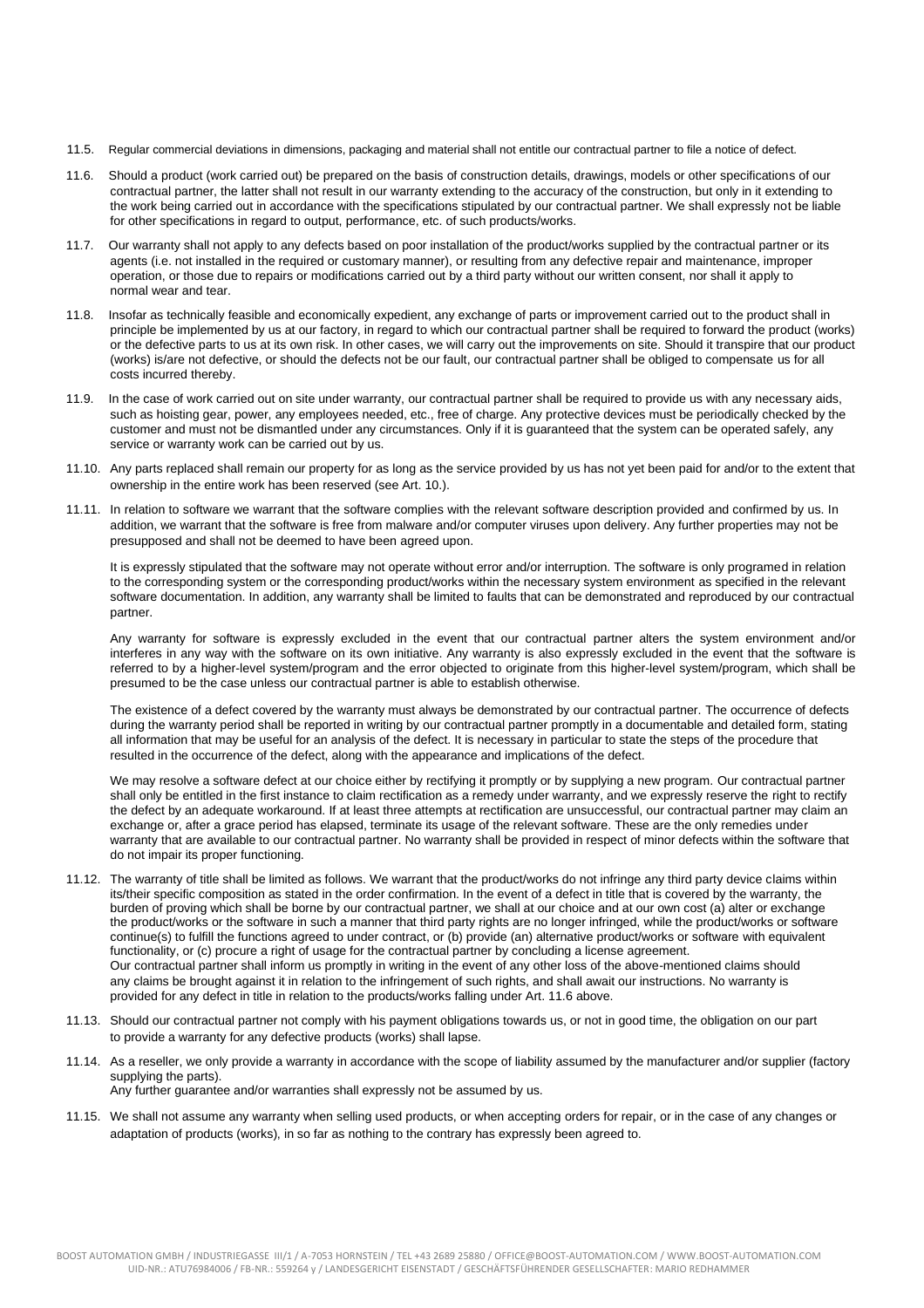- 11.16. Asserting any defects shall not entitle our contractual partner to put forward the objection of the contract not having been fulfilled or to demand any change in the payment terms, and especially not to retain the remuneration for goods or services, in whole or in part.
- 11.17. Our contractual partner expressly waives the option to rescind the contract. The contractual partner shall not be entitled to carry out any work either itself or through a third party without our prior written approval.
- 11.18 Unless specified otherwise in these terms and conditions, our liability for defects is regulated conclusively under Art. 11. We shall not incur any further liability for defects with any basis in law whatsoever.

# **12. Liability and damages**

12.1. We shall not incur any liability for damage to property or pecuniary losses in relation to minor negligence on our part or by our employees, appointees or other vicarious agents ("People"), irrespective of whether such losses are direct or indirect, in relation to loss of profit, consequential losses, losses resulting from delayed performance or the fact that performance is impossible, a positive breach of contract/an entitlement, culpa in contrahendo, defective or incomplete performance or losses resulting from third party claims against the contractual partner. The existence of gross negligence or willful conduct shall be proven in all cases by the injured party. If our liability is excluded or limited, this shall also apply to the personal liability of our employees.

The above disclaimer shall not apply if the losses result from hazards that are not typical for the legal relationship or that were not foreseeable taking account of the particular circumstances of the individual case.

In relation to software, liability shall in addition only subsist for losses resulting from reproducible errors. No claims may be brought under any circumstances in relation to defects and/or losses caused by malware, computer viruses, changes to the software environment and/or third party breaches of the law. Similarly, no claims may be brought in relation to defects and/or losses attributable to improper usage by or a failure on the part of our contractual partner to exercise the standard of care that is necessary in relation to the relevant software, and reasonable and commensurate taking account of technological possibilities. This shall apply in particular e.g. to the usage of unsuitable data carriers and/or system components, a lack of suitable anti-virus protection or security measures that do not reflect the state of the art as well as the deployment of unsuitable staff.

We shall only bear liability in the event of data loss caused by errors in the software provided by us if our contractual partner has carried out system checks and made data backups at regular intervals, and only up to the reasonable cost necessary in order to restore the data.

- 12.2. Should, for a particular reason, a justified obligation on our part to pay damages vis-à- vis our contractual partner arise, then such an obligation is, in any event, to be limited to 25% of the order value (individual contract). In addition, the amount of damages shall be capped at € 1.0 million for order values in excess of € 4 million. These restrictions shall apply in particular also to losses resulting from defective title, including in particular under industrial or intellectual property rights, and also for pecuniary losses. Any claims arising under the legal title of lost profits for consequential damage, damage to professional reputation or image and/or any indirect damages claims shall be excluded.
- 12.3. No damages claims may moreover be brought unless we have first received a written request for remedying the defect, providing an appropriate grace period to do so.
- 12.4. Any damages claims asserted by our contractual partner arising from work carried out by our staff or vicarious agents that they were commissioned with on the occasion of performing the contractually agreed services which are, however, not included in the scope of the agreed services, are entirely excluded. In this respect, our staff shall be deemed workforce licensed to our contractual partner.
- 12.5. Should we have accepted, in the contract, any obligation to be subject to a contractual penalty, notwithstanding the provision of Sec. 373 Austrian Commercial Code (UGB) in conjunction with Sec. 1336 Austrian Civil Code (ABGB) we shall have a judicial right of mitigation.
- 12.6. Should the judicial right of mitigation be contractually excluded, in any event a contractual right of mitigation shall be deemed to have been agreed, which will be asserted by us as per the guidelines on a judicial right of mitigation.
- 12.7. By allowing a contract to be concluded without any reservation, our contractual partner also waives all pre-contractual obligations on our part to protect his interests, such as, for example, adherence to the duty to issue warnings where appropriate, or fulfillment of the obligation to provide information or instructions, as long as we are not guilty of gross negligence or intent. The latter shall in particular apply if an order is placed with us within the scope of a tendering procedure, in which our services to be provided are planned, rewritten and/or prescribed by the contractual partner or by a third party appointed by it.
- 12.8. Liability claims may only be brought against us within 12 months of the provision of our service or, in the event of liability under tort, from the time the circumstances establishing the claim and the person liable to pay compensation became known, or should have been known but for gross negligence.
- 12.9. The contractual partner shall ensure that our products are deployed in a professional manner through appropriate training, instruction and documentation. The guidelines established must be complied with. In the event that the area of business of the contractual partner is subject to procedural, environmental and/or health and safety directives, rules or stipulations, the contractual partner alone shall be obliged to take account of these and to ensure compliance with these along with the operation of the product supplied as part of its business and shall indemnify and hold us harmless in this regard in respect of any third party claims.
- 12.10 Unless specified otherwise in these terms and conditions, our liability is regulated within the scope of legal possibilities conclusively under Art. 12. We shall not incur any further liability with any basis in law whatsoever.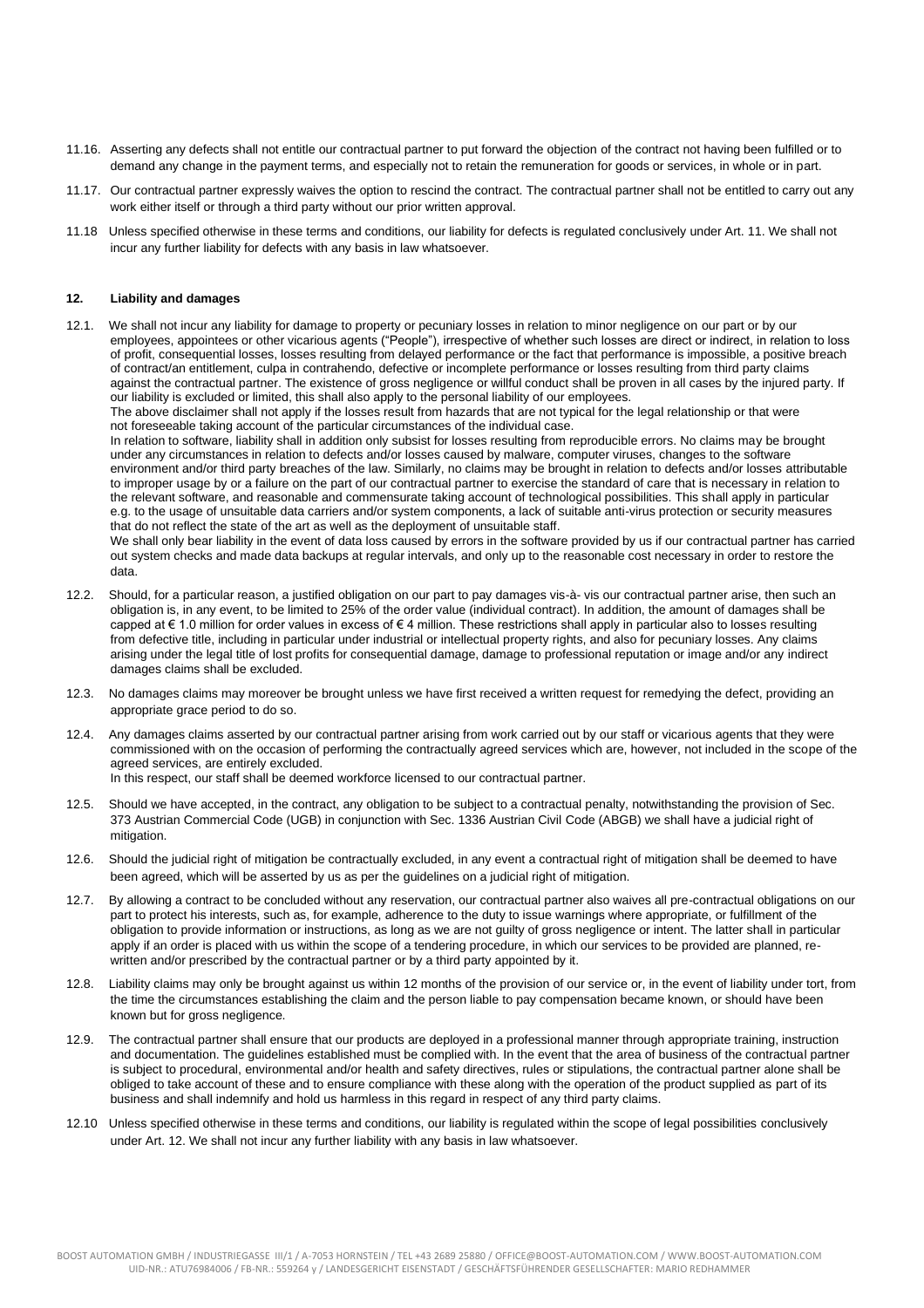### **13. Force majeure**

- 13.1. We shall be freed and relieved, in whole or in part, from the contractual requirement for timely fulfillment of the contract if prevented from executing the order by force majeure.
- 13.2. Force majeure shall be deemed to mean unforeseeable and unavoidable events that do not fall within our sphere of responsibility (that cannot be influenced by us). The following events shall be deemed as force majeur and include in any case, but not exclusively: - strike and industrial action
	- energy emergency
	- epidemics or pandemics and their effects, in particular:
	- plant closure or restrictions by authorities
	- border closures and/or obstructions to the transport of goods or persons and
	- travel warnings or health hazards to our employees in the country of destination
	- delay from upstream suppliers.
- 13.3. Should, however, our contractual partner be prevented from performance by force majeure, it may only appeal to the existence of force majeure if it immediately forwards us proven information about the cause, the anticipated impact and the expected duration of the delay, however no later than within five calendar days, giving us details of the beginning and anticipated end of the impediment (if possible), by certified letter, together with a confirmed response from the respective government agency or chamber of commerce of the country of supply (in the form of a hard copy letter).
- 13.4. In the event of force majeure, the contractual partner shall be required to make every effort to remedy the situation or reduce the problems and anticipated losses, and constantly keep us posted regarding this matter, otherwise it shall be required to pay us damages.
- 13.5. Any dates and deadlines which cannot be met due to the impact of force majeure shall be extended by the duration of the impact of the force majeure, or, if applicable, by a period to be established by mutual agreement.
- 13.6. Should a circumstance attributable to force majeure last longer than two weeks, negotiations are to be entered into with our contractual partner to seek a settlement in regard to the technical handling of any mutual contractual obligations.
- 13.7. Should it not be possible to reach an amicable agreement in that respect, we may withdraw from the contract, in whole or in part. In this case, our contractual partner shall be obliged to provide a consideration for all services provided by us up to such point in time.
- 13.8. The parties to the contract are obliged to fulfil their contractual obligations, even if the events have made fulfilment more difficult than could be reasonably expected at the time of conclusion of the contract.

### If we nevertheless prove that

- the continued performance of our contractual obligations due to an event beyond our reasonable control which could not reasonably have been foreseen at the time the contract was entered into; and that

- we could not have reasonably avoided or overcome the event or its consequences, the contracting parties are obliged to negotiate alternative contractual conditions within a reasonable period of time after the assertion of this clause, which will enable the consequences of the event to be overcome appropriately.

If paragraph 2 of this clause applies, but the parties have not been able to agree on alternative contract terms in accordance with that paragraph, the party invoking this clause is entitled to dissolve the contract, but cannot demand an adjustment by the judge or arbitrator without the consent of the other party.

### **14. Prohibition on offsetting and retention**

- 14.1. Our contractual partner may only offset our claims with any claims judicially established or which have been expressly acknowledged by us, otherwise offsetting shall be excluded.
- 14.2. Our contractual partner shall not be entitled to retain any payments due to any guarantee, warranty or damages claims.

# **15. Product liability**

- 15.1. We shall be liable within the scope of validity of the Product Liability Act for personal injury, as well as damage to property, suffered by a consumer through a product/work supplied by us.
- 15.2. We shall not be liable for any damage to any property which occurs at the premises of our contractual partner (company) through the products (works) supplied by us (Sec. 9 Product Liability Act (PHG)).
- 15.3. We undertake, if necessary, to conscientiously represent our contractual partner's interests vis-à-vis the manufacturer, but need to, in this respect, nonetheless essentially refer claims asserted by our contractual partner to the manufacturer(s).
- 15.4. Our contractual partner, which has directly or indirectly acquired products (works) from us, shall, on its part, expressly be obliged to inform itself in detail on the handling, operation and maintenance of our product (works), on the specific risk levels involved with the product and on possibilities for using the product, and also brief its staff accordingly.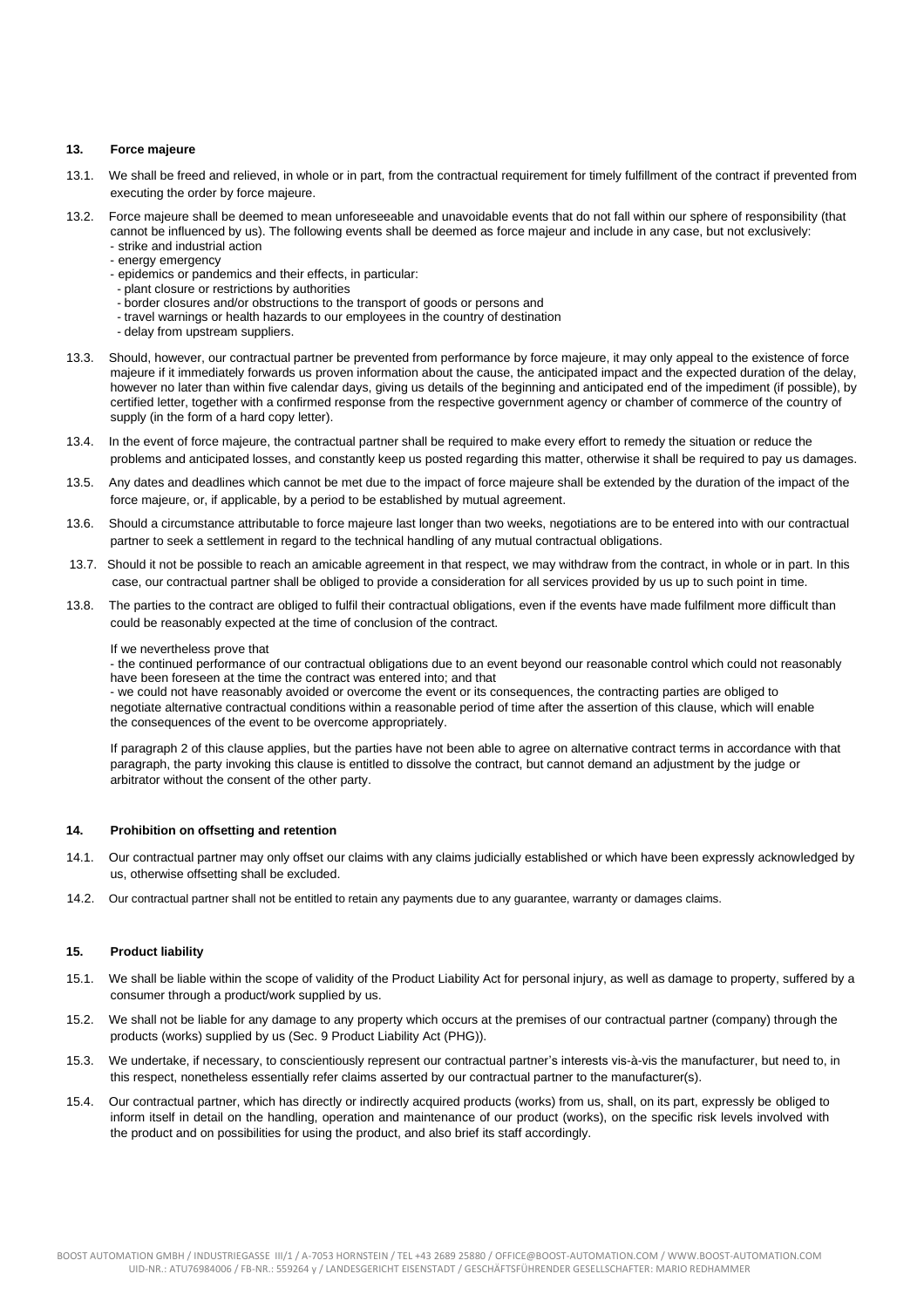- 15.5. We have entirely complied with our obligation to provide information and issue warnings by providing the product/works and the documentation/product description to our contractual partner (Art. 5.9.).
- 15.6. Our contractual partner is expressly obliged to keep exact records on the works (products) supplied by us, in order, if necessary, to be able to discern without any doubt whether the product (works) supplied actually originate(s) from us.
- 15.7. Our contractual partner is, moreover, expressly required to retain this documentation for 10 years as from the date of delivery of our product (work).
- 15.8. In addition, it shall, if applicable, be required to also pass on all these obligations to its subsequent purchasers and/or successors in right.
- 15.9. In the event of a claim being made against us within the scope of the Product Liability Act, our contractual partner shall be obliged to provide us with all documentation and records (Art. 15.6), as well as any evidence, without delay, without claiming any cost reimbursement.

Our contractual partner shall, moreover, be obliged to provide us any assistance required in order to defend ourselves against such claims (without claiming any reimbursement of costs).

In the event that the liability of our contractual partner is engaged under the PHG or equivalent provisions of foreign law, it expressly waives any right of recourse against us, in particular under Sec. 12 PHG or equivalent provisions of foreign law, unless gross negligence on our part is proven.

# **16. Data processing and duty of confidentiality**

- 16.1. Information about the processing of its personal data will be sent to the contractual partner by post upon request, or may be downloaded from our website https://www.boost-automation.com. We reserve the right to alter the Privacy Notice at any time and to adjust it in line with actual circumstances, insofar as permitted by law. The Privacy Notice is not a constituent element of the contractual relationship.
- 16.2. We shall allow our contractual partner to access or shall provide various confidential information ("Confidential Information") concerning (a) product/works in relation to the provision of the services, and the contractual partner may otherwise gain access to Confidential Information. Our contractual partner shall acknowledge our rights over such Confidential Information along with the duty to treat it in the strictest confidence at the latest upon receipt of such Confidential Information, which shall include in particular the information and items specified in Art. 9.1, along with other diagrams, sketches, photographs, descriptions, calculations, formulas, test results, knowledge and know-how, concepts, data on electronic data carriers, sample parts, prototypes, objects etc, whether in oral, written, graphic, electronic or any other form. Confidential Information shall include in particular also any information generated and created in relation to the project. This obligation is also to be passed on to any subsequent purchasers and successors in title. The latter shall in particular apply to any products that have especially been developed by us on behalf of our contractual partner and/or by us in general.
- 16.3. Our contractual partner undertakes to refrain from granting access to Confidential Information to third parties whether in full or in part without our prior written approval and to take all necessary precautions in order to ensure that unauthorized persons to not gain access to this information. As a matter of principle, our contractual partner may only use Confidential Information in order to use the product/works concerned in line with its/their intended usage. However, if usage in line with the intended usage of the product/works could result in the Confidential Information becoming publicly known, our prior written approval shall be obtained and our instructions shall be complied with. Any information generated must be treated by our contractual partner in the strictest confidence until instructed otherwise by us.

No usage other than in relation to the specific order or following its completion shall be permitted under any circumstances for our contractual partner's own purposes or for third party purposes, whether in the original form or in an amended or processed form.

- 16.4. This obligation shall also extend beyond the date of the contract in question or the business relationship being terminated.
- 16.5. All Confidential Information shall be returned to us in the event that an order is not placed automatically within 3 working days, and in the event that an order is placed upon request. Any copies shall be destroyed. In particular, even in the event that usage of the product/works or software is discontinued, the contractual partner shall return all Confidential Information and shall permanently erase or render unusable any copies, including electronic copies. It is expressly stipulated that the contractual partner shall have no right of retention on any grounds whatsoever.
- 16.6. The duty of confidentiality of the contractual partner shall extend to all employees or third party appointees of the contractual partner, irrespective of the nature and legal classification of the relationship. The contractual partner undertakes to subject such persons to a corresponding duty of confidentiality, and to remind them of this duty at regular intervals. The identity of such persons shall be disclosed to us upon request, and their subjection to a duty of confidentiality shall be documented by the contractual partner.
- 16.7. We shall only use any information provided to us by the contractual partner that is marked as "confidential" or "secret" in order to perform the service commissioned and shall return this information upon request. Our rights under Art. 9.4 shall not be affected in the event that we use directly or without alteration any information that has not been designated as "confidential" or "secret".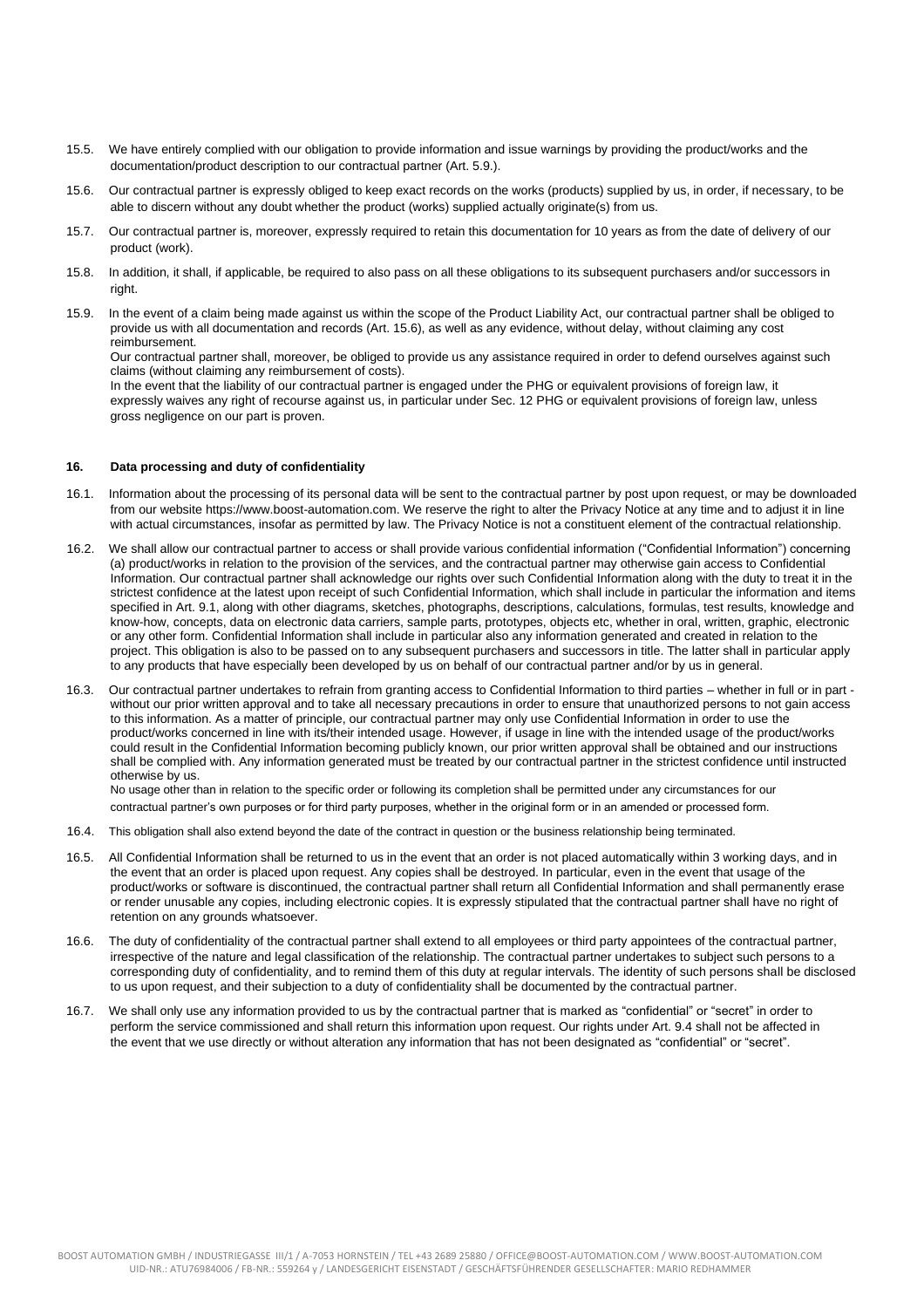### **17. Withdrawal from the contract**

- 17.1. In the event of a delay by our contractual partner in making an agreed payment or any other performance (contractual obligations), we may withdraw from the contract immediately after a reasonable grace period has elapsed (i.e. without setting a further grace period) (see. Art. 8)
- 17.2. We shall, in addition, be entitled to withdraw from the contract with immediate effect in the following cases: - if executing the delivery or the commencement or continuation of services is delayed for reasons which are the fault of the contractual partner, or which, in spite of a grace period being set, continue to be delayed; - if there are concerns regarding the contractual partner's ability to pay and said contractual partner does not, upon our request, either make advance payments or create suitable collateral prior to delivery (see Art. 8.); - if the extension of the delivery period due to the above circumstances exceeds half of the originally agreed delivery period; - if any industrial property rights owned by us (Art. 9.) and/or the non-disclosure obligation are directly or indirectly infringed by our contractual partner (Art. 16.2.). Withdrawal may also be declared, for the above reasons, in regard to any part of the supplies or services still outstanding. 17.3. Should insolvency proceedings be applied for or instituted over the assets of the contractual partner or a request for the institution of
- insolvency proceedings be dismissed due to a lack of sufficient assets, we shall be entitled to withdraw from the contract, without setting a subsequent deadline. If this right of withdrawal is exercised, it shall take effect immediately at the time of the decision not to pursue the business of the contractual partner. If the business of the contractual partner is to be pursued, withdrawal shall take effect at the latest six months after the institution of insolvency proceedings. In the event of withdrawal, the contract shall under all circumstances be terminated with immediate effect unless precluded under the insolvency law to which the contractual partner is subject or in the event that termination of the contract is essential for us in order to avert serious economic detriment.
- 17.4. Without prejudice to any damages claims available to us, in the event of withdrawal from the contract any services and/or partial services already provided are to be billed, and shall be due for payment immediately. This shall also apply in so far as the delivery or performance by us has not yet been accepted by the contractual partner. We shall, however, also be entitled to require the return of products and/or parts thereof supplied.

### **18. Mediation**

18.1. The contractual parties shall attempt to resolve amicably any disputes resulting from this contract, including in relation to its efficacy. In the event that negotiations are not successfully concluded within 30 days, the contractual partners agree as a next stage to make a serious attempt to resolve the dispute through mediation. The determination of the matters in dispute, the selection of mediators registered with the Federal Ministry of Justice (Private Law Mediation Act, ZivMediatG) and the definition of the procedure shall occur by mutual consent. Each party shall be at liberty from the outset to withdraw from such mediation without any sanctions in order to take any further legal action

#### **19. Applicable law, place of jurisdiction**

- 19.1. These terms and conditions, the contract itself and any additional written provisions agreed shall be governed by Austrian law. The rules on the conflict of laws under private international law shall not apply.
- 19.2. The exclusive place of jurisdiction for all disputes which may arise from the contract, either directly or indirectly, shall be the competent court in 7000 Eisenstadt, Austria.
- 19.3. We may, however, also call upon another court having jurisdiction for the contractual partner.
- 19.4. The parties may also agree on an arbitration court being competent. In that case, the provision on which court has jurisdiction (Art. 19.2) shall be overridden.

#### **20. Final provisions**

- 20.1. No subsidiary verbal agreements exist. Any additions and amendments to these conditions and/or to the contract itself and/or its attachments shall, in any event, require to be made in writing in order to be legally valid. This also relates to any deviation from this condition itself.
- 20.2. Should any term of the contract be or become invalid either in full or in part, the lawful term that comes as close as possible to the economic purpose of this term shall be deemed to have been agreed upon. This shall also apply in the event that the invalidity of a term results from a measure of performance or time provided for in the contract; in such cases, a legally valid measure of performance and time that comes as close as possible to that intended shall apply in place of that agreed upon. This shall not affect the validity of the remaining terms of the contract. The same shall apply mutatis mutandis in the event of any gap in the contract requiring supplementary provision.